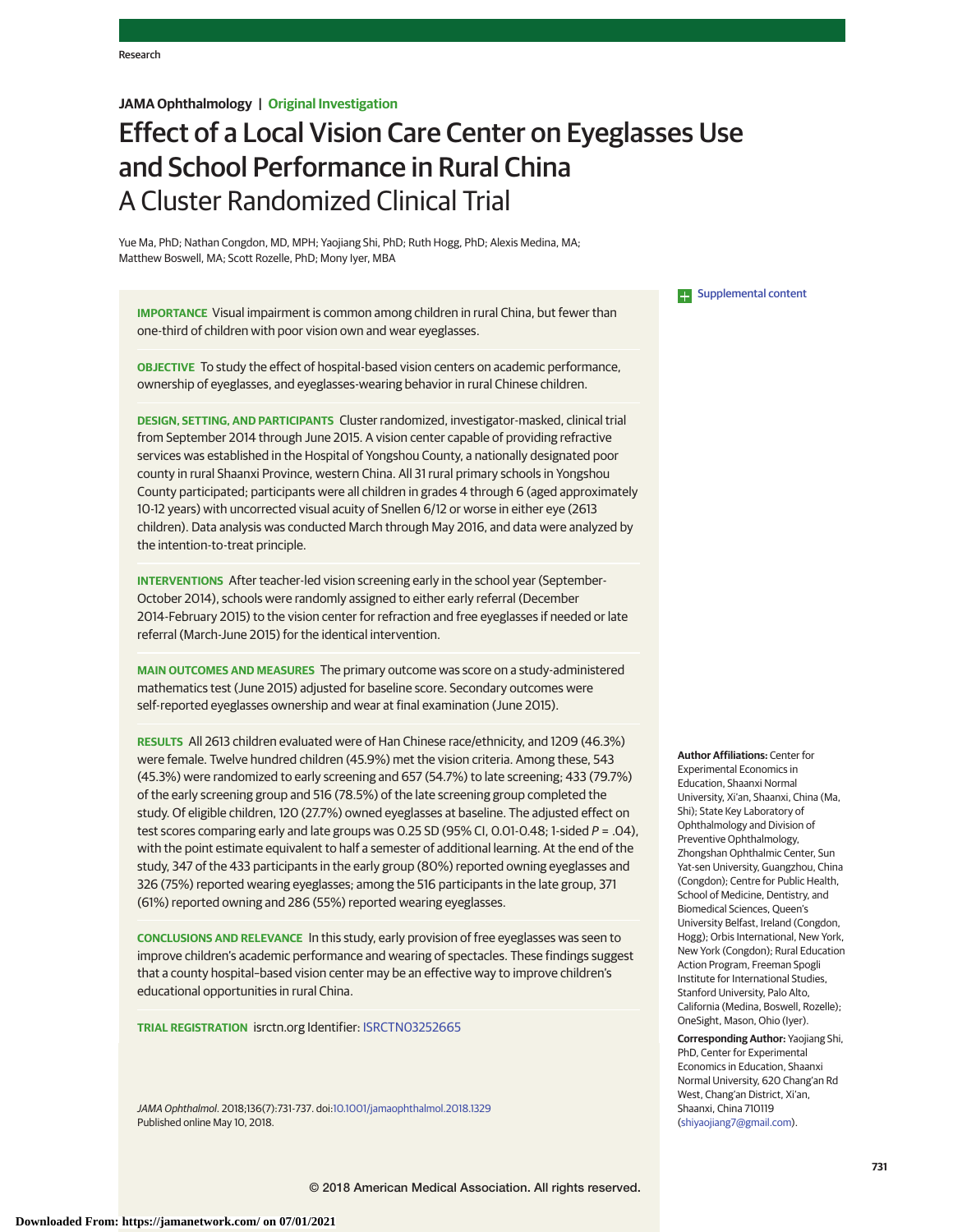series of World Health Organization-supported stud-<br>
ies suggest that approximately 10% to 20% of school-<br>
aged children in low- and middle-income countries<br>
have refractive error <sup>14</sup> Nearly half of children worldwide wit ies suggest that approximately 10% to 20% of schoolhave refractive error.<sup>1-4</sup> Nearly half of children worldwide with this type of visual impairment live in China.<sup>5</sup> Refractive error can be detected with simple vision screening and safely corrected<sup>6</sup> with accurate eyeglasses.<sup>1</sup> Despite the existence of this relatively simple intervention, in low-resource settings including rural China, fewer than one-third of children with poor vision own or wear eyeglasses.<sup>7-9</sup>

It is not known what accounts for the low rates of eyeglasses use in these settings. Cost is not the main barrier to access; earlier findings suggest that only the poorest families in rural China cannot afford a pair of eyeglasses.<sup>10</sup> In fact, many families are willing to spend money on eyeglasses for their children, even in poor areas.<sup>11</sup>

A primary reason for the low rate of eyeglasses ownership may be lack of access to vision care services.<sup>12</sup> An estimated 625 million people are blind or visually impaired globally for this reason. Underserved areas, including rural China, lack necessary facilities, infrastructure, equipment, and skilled practitioners.<sup>13-15</sup>

Vision centers are one of the most popular strategies used by nongovernmental organizations and governments attempting to overcome barriers to access to high-quality eyeglasses.<sup>13,16,17</sup> Vision centers are long-term facilities that provide affordable eye care services for local communities. They tend to be promoted to people with uncorrected refractive error and offer a range of services that may include eye examinations, refraction, and eyeglasses dispensing.<sup>13,16-18</sup> Despite their popularity, there is little published evidence evaluating the quality and impact of the refractive services they deliver.

We carried out a cluster randomized clinical trial to measure the effect of vision centers on eyeglasses ownership, eyeglasses use, and school performance among children. We hypothesized that access to the optometric services provided by the vision center earlier rather than later in the school year would lead to significant increases in these measures. More specifically, by improving access to eyeglasses, the vision center would engender an increase in ownership of eyeglasses, which we hoped would carry over into an increase in eyeglasses use (wear). We further hypothesized that increases in eyeglasses ownership and wear would lead to improvements in students' educational outcomes.

In part to help ensure that increased eyeglasses ownership would carry over into eyeglasses wear, we involved children's primary schoolteachers in the screening process. Our hypothesis was that teachers would provide extra nudges to students that might improve rates of eyeglasses wear. Randomized trials conducted elsewhere have shown that involving teachers in school-based programs can significantly increase rates of eyeglasses use.<sup>9</sup> In addition, we hypothesized that greater adherence to regular eyeglasses wear would yield a greater observed effect size on educational outcomes. Previous randomized trials have shown that provision of spectacles to children significantly improves academic performance, even in the face of relatively low adherence to regular eyeglasses wear.<sup>8</sup>

### **Key Points**

**Question** Can a county-based vision center increase eyeglasses use and improve school performance among primary schoolchildren in rural China?

**Findings** This cluster randomized clinical trial of 31 schools and 2613 participants showed that children who received eyeglasses earlier in the school year performed significantly better on an end-of-year mathematics test than children who received eyeglasses later in the year, equivalent to half a semester. Provision of free eyeglasses also improved children's use of spectacles.

**Meaning** A county-based vision center is an effective way to address vision care problems and improve school performance in rural China.

### **Methods**

### **Setting**

We established a vision center in the local government hospital of Yongshou, a nationally designated poor county in rural Shaanxi Province. Yongshou County has a population of 186 100 and a per capita gross domestic product of \$4308, ranking 88th of the 107 counties in Shaanxi Province.<sup>19</sup> Before the vision center was established, there was no public provider of refractive services in the county, and the 3 private providers were all located in the county seat. Ethical approval for this study was provided by the Stanford University Institutional Review Board, and the principles of the Declaration of Helsinki<sup>20</sup> were followed throughout. Permissions were received from the local boards of education in the study area and the principals of all participating schools. All participating children gave oral assent before baseline data collection, and legal guardians gave written informed consent for their children's involvement in the study. The study protocol is available in the [Supplement.](https://jama.jamanetwork.com/article.aspx?doi=10.1001/jamaophthalmol.2018.1329&utm_campaign=articlePDF%26utm_medium=articlePDFlink%26utm_source=articlePDF%26utm_content=jamaophthalmol.2018.1329)

### Vision Center Setup and Staff Training

The vision center was established in collaboration with the Shaanxi Province Ministry of Education and the prefectural bureau of education overseeing Yongshou County. The government's goal was for Yongshou to act as a model county for all of Shaanxi Province, eventually upscaling the program to provide vision care to all rural children in the province in grades 4 to 6 (aged approximately 10-12 years).

The Yongshou County Hospital selected 3 employees (1 ophthalmologist and 2 ophthalmicnurses) to staff the visioncenter. These individuals underwent formal refraction training at Zhongshan Ophthalmic Center in Guangzhou, China. The training lasted 1month, from September to October 2014. At the conclusion of the program, all 3 employees received national certification as qualified refractionists and opticians from China's Ministry of Labor and Social Security. After this formal training, the Yongshou staff members underwent 1 month of supervised practical training in their home county, during which time each staff member screened and measured refractive error in hundreds of children from local schools and underwent practical instruction in eyeglasses dispensing. A consultant from Brien Holden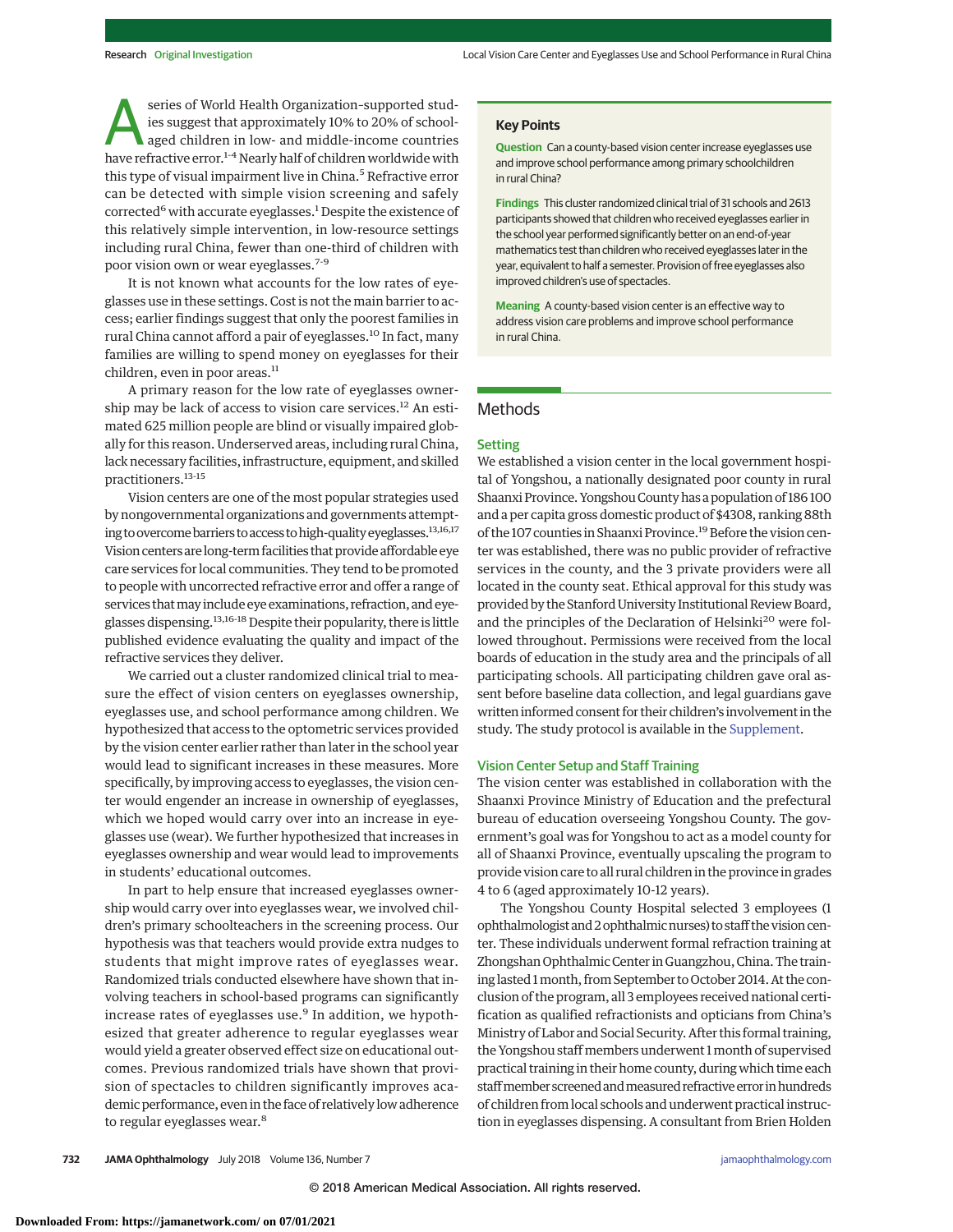### Table 1. Baseline Characteristics of Children With Correctable Refractive Error, by Group Assignment<sup>a</sup>

|                                                                           | Analytic Sample (n = 949)                     |                                       |         | Full Sample ( $n = 1200$ )                    |                                       |         | Difference Between Full<br>and Attrited Samples |                                   |         |
|---------------------------------------------------------------------------|-----------------------------------------------|---------------------------------------|---------|-----------------------------------------------|---------------------------------------|---------|-------------------------------------------------|-----------------------------------|---------|
| <b>Variables</b>                                                          | <b>Early Referral</b><br>Group<br>$(n = 433)$ | Late Referral<br>Group<br>$(n = 516)$ | P Value | <b>Early Referral</b><br>Group<br>$(n = 543)$ | Late Referral<br>Group<br>$(n = 657)$ | P Value | Analytic<br>Sample<br>$(n = 949)$               | Attrited<br>Sample<br>$(n = 251)$ | P Value |
| Male sex, No. (%)                                                         | 219(50.6)                                     | 251 (48.6)                            | .67     | 277(51.0)                                     | 322 (49.0)                            | .64     | 470 (49.5)                                      | 129(51.4)                         | .68     |
| Mathematics score,<br>mean (SD)                                           | 0.09(1.1)                                     | $-0.05(1.0)$                          | .59     | 0.04(1.1)                                     | $-0.05(0.9)$                          | .70     | 0.01(1.0)                                       | $-0.09(1.0)$                      | .33     |
| Distance between town<br>and county seat,<br>mean (SD), km                | 24.2 (15.8)                                   | 27.4(11.6)                            | .75     | 23.7(15.8)                                    | 28.2(11.1)                            | .63     | 25.9(13.7)                                      | 27.1(13.0)                        | .73     |
| Visual acuity of better eye,<br>logMAR, mean (SD)<br>[Snellen equivalent] | 0.6(0.2)<br>[6/24]                            | 0.7(0.3)<br>[6/30]                    | .11     | 0.6(0.2)<br>[6/24]                            | 0.7(0.3)<br>[6/30]                    | .09     | 0.6(0.3)<br>$[6/24]$                            | 0.6(0.2)<br>[6/24]                | .009    |
| Owned eyeglasses, No. (%) <sup>b</sup>                                    | 120(27.7)                                     | 153 (29.7)                            | .72     | 140 (25.8)                                    | 195 (29.7)                            | .42     | 273 (28.8)                                      | 62(24.7)                          | .32     |
| Boarding at school, No. (%)                                               | 42(9.7)                                       | 81(15.7)                              | .57     | 61(11.2)                                      | 95(14.5)                              | .74     | 123(13.0)                                       | 33(13.2)                          | .98     |
| One or both parents with<br>$\geq$ 9 y of education, No. (%)              | 82 (18.9)                                     | 96(18.6)                              | .93     | 101(18.6)                                     | 136 (20.7)                            | .58     | 178 (18.7)                                      | 59(23.5)                          | .36     |
| Both parents out-migrated<br>for work, No. $(\%)$                         | 54 (12.5)                                     | 88 (17.1)                             | .35     | 73 (13.4)                                     | 110(16.7)                             | .41     | 142 (15.0)                                      | 41(16.3)                          | .71     |

a Analytic sample includes all sample children for whom baseline and end line data were available. Full sample includes all sample children for whom baseline data but no data were available at the end of the study.

**b** Defined as having eyeglasses at school at baseline, and having previously been told to bring them to school.

Vision Institute provided management training, including inventory control and record keeping.

### Sampling, Eligibility Criteria

We enrolled all rural primary schools in Yongshou County, and, in each school, examined all children in grades 4 through 6. Children were eligible for participation if they had an uncorrected visual acuity of Snellen 6/12 or worse in either eye.<sup>21</sup>

### Randomization, Interventions, and Masking

The study was conducted as a cluster randomized clinical trial, with randomization occurring at the township level. After students received teacher-led vision screening from September to November 2014 (beginning of the school year), schoolswere randomly assigned by township (cluster size, 5-6) to 1 of 2 groups: an early referral group, in which all children who met screening criteria were referred to the vision center for refraction and free eyeglasses as needed from December 2014 to February 2015 (middle of the school year), and a late referral group, who received the same intervention between March and June 2015 (end of the school year). Members of the study team conducted randomization at their offices at Shaanxi Normal University, in Xi'an, China, using Stata, version 13.1 (StataCorp).

In total, our study included 11 townships (clusters), with an observed intercluster coefficient of 0.025. Assuming an α of .05 and an *R2* of 0.5, our study was powered to observe an effect size of 0.25 at 80% power.

Teachers initially received 1 day of instruction on vision screening by vision center staff. Parents of children with uncorrected visual acuity less than or equal to Snellen 6/12 or worse in either eye received a letter describing the program and inviting them to bring their children to the vision center for a free examination that included rescreening, refraction, and a free pair of eyeglasses if needed. Teachers also provided a list of students who met the screening criteria to the vision center staff, who made follow-up phone calls to schools and families to encourage parents to bring their children for services.

Participants (students, parents, and teachers) and vision center staff were not informed of the study design or group assignment. Because teachers did not have the skills to conduct vision screenings before receiving formal training, and the formal trainings were only administered by vision center staff at the assigned time, contamination across treatment arms was nearly impossible. Participants were told only that this was a study of vision care among rural schoolchildren. Teachers were unaware that they were participating in a trial and weremasked to group assignment at the time of outcome assessment.

### Data Collection

In September 2014, all sampled students were administered a standardized mathematics test as an index of academic achievement. The test was administered by the Bureau of Education and proctored by teachers in each school. Mathematics was chosen for testing to reduce the effect of home learning on performance. Immediately before the start of program interventions in each school, teachers administered a socioeconomic survey to all children, collecting information on sex, eyeglasses ownership, boarding status, and parental migration and educational attainment. Finally, in June 2015, all students in the sample were again administered the standardized mathematics test and socioeconomic survey.

Our primary outcome was the final mathematics score, which was adjusted for the baseline score and expressed in SD. Secondary outcomes were self-reported eyeglasses ownership and wear at the time of final survey. Children were asked to describe their eyeglasses wear as "always," "only for studying," or "usually not worn."

### School-Based Visual Acuity Assessment

Visual acuity was tested separately for each eye without refraction at 4 m using Early Treatment Diabetic Retinopathy Study charts (Precision Vision) in a well-lighted indoor area.<sup>22</sup> Children owning eyeglasses were requested to bring them to school, and their visual acuity was tested with and without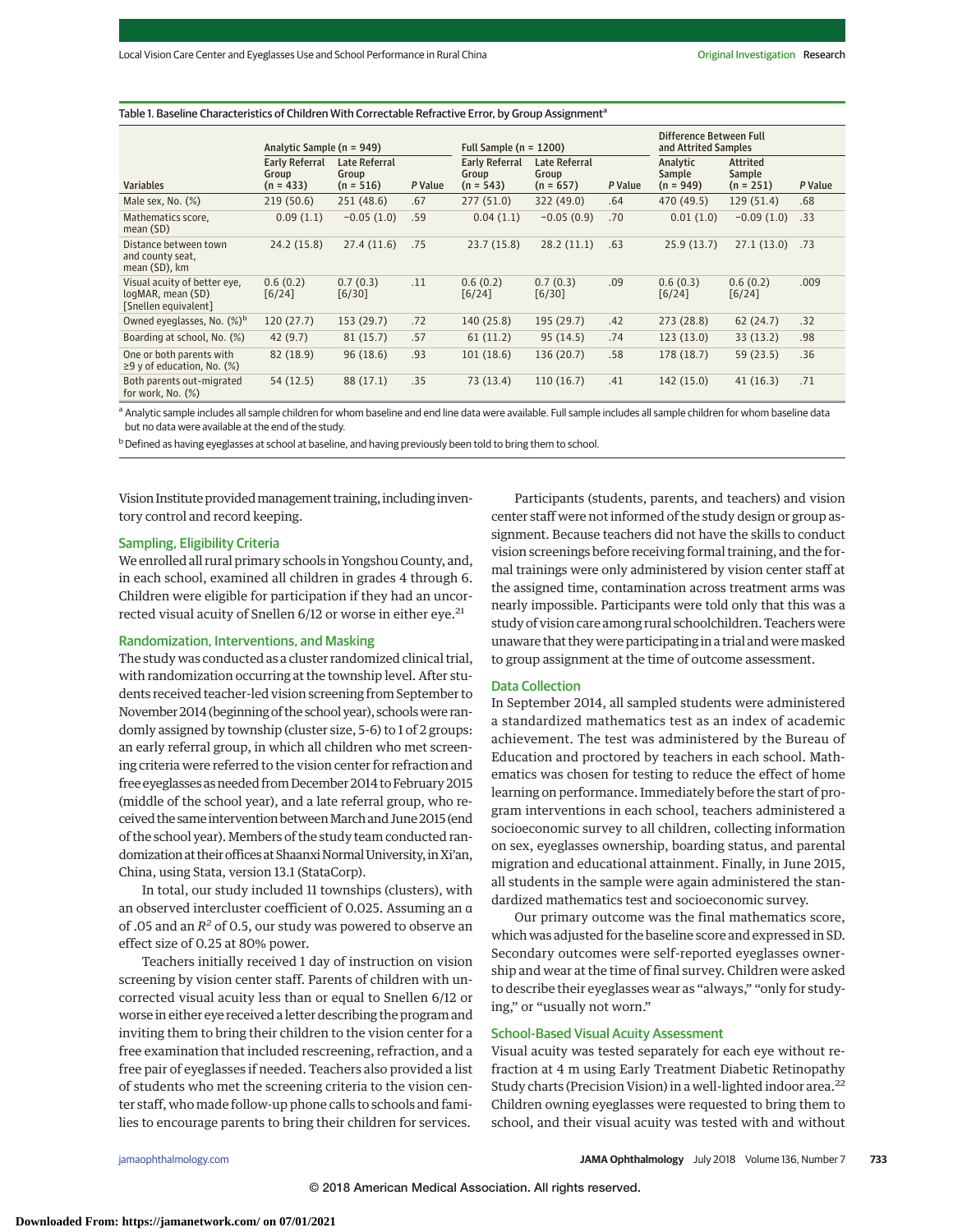



habitual correction. Visual acuity for an eye was defined as the lowest line on which 4 of 5 optotypes were read correctly. If the top line could not be read at 4m, the participant was tested at 1 m, and the measured visual acuity was divided by 4.

## Vision Center–Based Vision Screening

All vision screening at vision centers was carried out by 1 of the 3 trained refractionists in the Yongshou County Hospital vision center and followed China's strict national guidelines for vision care for prescribing spectacles. Specifically, the refractionists followed 6 steps before prescribing spectacles to sample children. First, they discussed the child's corrective lens history and readministered the visual acuity screening described above. Based on the results of this screening, children with uncorrected visual acuity of Snellen 6/12 or less in either eye underwent cycloplegia with up to 3 drops of cyclopentolate hydrochloride, 1%, preceded by a drop of proparacaine hydrochloride, 0.5%, to prevent accommodation and inaccurate refraction. All center-based vision testing, including cycloplegia, was conducted in a single visit for each child. Children then underwent automated refraction (Topcon KR 8900; Topcon Medical Systems, Inc.) with subjective refinement by the refractionist. Children were eligible for spectacle prescription if they had an uncorrected visual acuity of Snellen 6/12 or worse in either eye after cycloplegia. Finally, before prescribing spectacles, the refractionist measured each child's interpupillary distance and measured the lens power of the child's original eyeglasses, if any. The vision center was stocked with approximately 10 different styles of child-friendly frames.Children were allowed to choose the frames they liked best.

# Statistical Analysis

All analyses were performed using Stata, version 13.1 (StataCorp), calculating robust SEs to adjust for clustering by township. Baseline and final mathematics scores were standardized for

| Table 2. Mathematics Score, Eyeglasses Ownership, and Wear |
|------------------------------------------------------------|
| by Study Group at the Final Visit Among 949 Children       |

| <b>Outcome Variables</b><br>at Final Visit     | <b>Early Referral</b><br>Group<br>$(n = 433)$ | Late Referral<br>Group<br>$(n = 516)$ | P Value <sup>a</sup> |
|------------------------------------------------|-----------------------------------------------|---------------------------------------|----------------------|
| Mathematics score, mean (SD)                   | 0.14(1.01)                                    | $-0.16(0.97)$                         | .05                  |
| Self-reported eyeglasses<br>ownership, No. (%) | 347 (80.1)                                    | 317(61.4)                             | .008                 |
| Self-reported eyeglasses<br>wear, No. (%)      | 326 (75.3)                                    | 286 (55.4)                            | .03                  |
|                                                |                                               |                                       |                      |

<sup>a</sup> Calculated using the paired 2-sample t test.

each grade separately to give a mean of 0 and SD of 1 among late referral group children at baseline. Baseline eyeglasses ownership was defined as having a pair of eyeglasses at school, after being asked to bring them. Refractive power was defined throughout as the spherical equivalent (spherical power plus half the cylindrical power).

For intention-to-treat analyses, with eyeglasses ownership and wear as outcomes, generalized linear models with Poisson regression were used to estimate the relative risk for the intervention arm after adjustment for baseline eyeglasses ownership and other covariates.23One-way analysis of variance was used to estimate the intraclass correlation coefficient as ameasure of clustering of final mathematics scores and eyeglasses ownership and wear within each township. Randomization groups were compared by intention-to-treat analysis usingmultiple linear regression, with final mathematics scores as the primary outcome for the main hypothesis and treatment assignment and baseline mathematics scores as covariates. For the secondary hypothesis regarding uptake of eyeglasses, the secondary outcomes were selfreported eyeglasses ownership andwear ("only for studying" or "always" compared with "mostly not worn").

To reduce the inefficiency of estimation owing to missing values, we used multiple imputation in Stata as described by Royston<sup>24</sup> to impute the following data at baseline: boarding at school ( $n = 34$ ), both parents out-migrated for work ( $n = 30$ ), and 1 or both parents with 9 years' education or more ( $n = 51$ ).<sup>24</sup> We used logistic regression for binary variables and ordered logistic regression for ordinal variables. The independent variables used for imputation included all nonmissing variables (Table 1). For each variable, different models were used for selecting the independent variables based on predictive value and data availability. The multiple imputation approach created 20 copies of the data in which missing values were imputed by chained equations. Final resultswere obtained by averaging these 20 data sets using Rubin rules, which ensured that the SEs for all regression coefficients took into account the uncertainty in the imputations as well as uncertainty in the estimation.<sup>24</sup> A 1-sided *P* value was determined a priori to denote statistical significance.

# Results

All children included in the study were of Han Chinese race/ ethnicity, and 1209 (46.3%) were female. Twenty schools (6 townships, 543 children) were randomized to the early referral group and 11 schools (5 townships, 657 children) to the late referral group (Figure). Of the 2613 children who underwent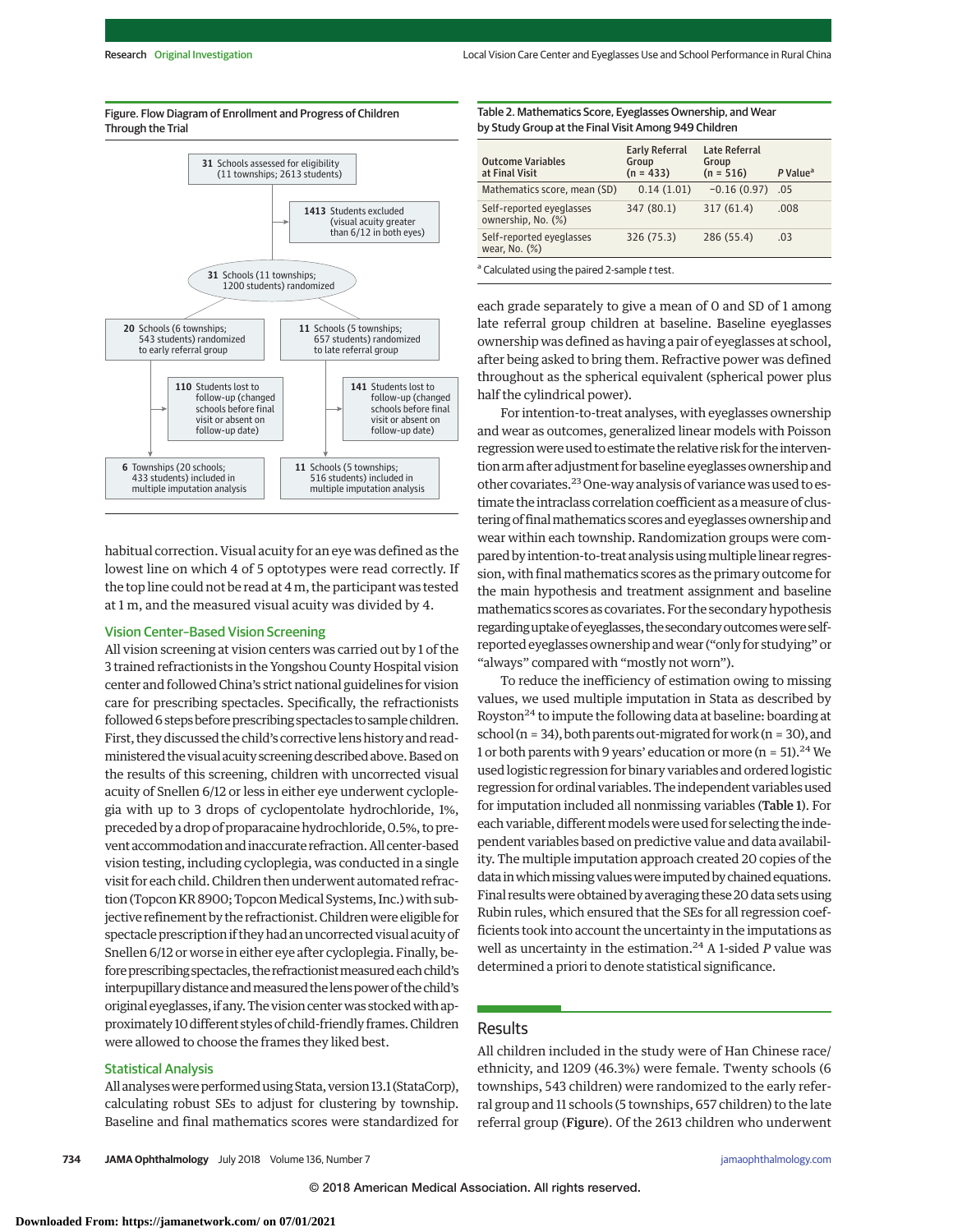### Table 3. Linear Regression Model of Potential Factors Associated With the Final Mathematics Score

|                                                     | Univariate Model Adjusted<br>for Baseline Mathematics Score<br>$(n = 949)$ |         | <b>Full Model</b><br>$(n = 949)$            |         |  |
|-----------------------------------------------------|----------------------------------------------------------------------------|---------|---------------------------------------------|---------|--|
| Characteristic                                      | <b>Regression Coefficient</b><br>$(95\%$ CI) <sup>a</sup>                  | P Value | <b>Regression Coefficient</b><br>$(95%$ CI) | P Value |  |
| Early referral group                                | $0.22$ (-0.05 to 0.50)                                                     | .10     | $0.25$ (0.01 to 0.48) <sup>b</sup>          | .04     |  |
| Male sex                                            | $0.04$ (-0.14 to 0.22)                                                     | .60     | $0.02$ (-0.16 to 0.21)                      | .77     |  |
| Baseline standardized mathematics score             | $0.53$ (0.42 to $0.65$ ) <sup>b</sup>                                      | < 0.01  | $0.53$ (0.42 to 0.63) <sup>b</sup>          | < 0.01  |  |
| Distance between town and county seat               | $0.00$ (-0.01 to 0.02)                                                     | .34     | $0.01$ (0.00 to 0.02)                       | .21     |  |
| Visual acuity of better eye                         | $0.32$ (-0.36 to 0.42)                                                     | .86     | $0.10$ (-0.37 to 0.57)                      | .64     |  |
| Owned eyeglasses at baseline                        | $-0.04$ ( $-0.22$ to 0.14)                                                 | .60     | $-0.09$ ( $-0.30$ to $0.12$ )               | .36     |  |
| Boarding at school at baseline                      | $0.04$ (-0.18 to 0.25)                                                     | .70     | $0.06$ (-0.26 to 0.38)                      | .67     |  |
| One or both parents with<br>$\geq$ 9 y of education | $0.12$ (0.01 to 0.23) <sup>b</sup>                                         | .04     | $0.13$ (0.01 to 0.26) <sup>b</sup>          | .03     |  |
| Both parents out-migrated for work                  | $0.0001 (-0.21 to 0.21)$                                                   | .99     | $0.01$ (-0.16 to 0.19)                      | .87     |  |

<sup>a</sup> Except for the regression coefficient for baseline mathematics score (simple regression), coefficients for the different variables are for multiple models with the final mathematics score as dependent variable after adjustment for the baseline mathematics score.

**b** Indicates comparisons for which the 95% CI for effect size does not cross zero.

Table 4. Linear Regression Model of Potential Factors Associated With Self-reported Eyeglasses Ownership and Wear

|                                                                                                               | Self-reported Eyeglasses Ownership at End of Study                                 |         |                                               |         | Self-reported Eyeglasses Wear at End of Study                                             |         |                                                  |         |  |
|---------------------------------------------------------------------------------------------------------------|------------------------------------------------------------------------------------|---------|-----------------------------------------------|---------|-------------------------------------------------------------------------------------------|---------|--------------------------------------------------|---------|--|
| Variable                                                                                                      | Univariate<br>Adjusted<br>for Baseline<br>Ownership,<br>RR (95% CI)<br>$(n = 949)$ | P Value | Full Model,<br>RR (95% CI)<br>$(n = 949)^{a}$ | P Value | <b>Univariate</b><br>Adjusted<br>for Baseline<br>Ownership,<br>RR (95% CI)<br>$(n = 949)$ | P Value | Full Model,<br><b>RR (95% CI)</b><br>$(n = 949)$ | P Value |  |
| Early referral group                                                                                          | $1.32(1.13-1.55)^{b}$                                                              | .001    | $1.36(1.15-1.60)^b$                           | < .001  | $1.38(1.07-1.78)^{b}$                                                                     | .01     | 1.43 $(1.10-1.86)^b$                             | .008    |  |
| Male sex, No. $(\%)$                                                                                          | $0.96(0.90-1.03)$                                                                  | .31     | $0.96(0.89-1.05)$                             | .34     | $0.98(0.87 - 1.09)$                                                                       | .70     | $0.97(0.85 - 1.12)$                              | .70     |  |
| Baseline standardized<br>mathematics score                                                                    | $1.02(0.96-1.09)$                                                                  | .47     | $1.00(0.96-1.05)$                             | .99     | $1.02(0.94-1.11)$                                                                         | .60     | $0.99(0.94-1.05)$                                | .82     |  |
| Distance between town<br>and county seat                                                                      | $1.00(0.99-1.00)$                                                                  | .22     | $1.00(0.99-1.00)$                             | .27     | $1.00(0.99-1.00)$                                                                         | .26     | $1.00(0.99-1.00)$                                | .37     |  |
| Visual acuity of better eye                                                                                   | $1.61 (1.29 - 2.01)^b$                                                             | < .001  | $1.76$ $(1.49-2.08)^{b}$                      | < .001  | $1.51 (1.22 - 1.87)^b$                                                                    | < .001  | $1.87 (1.59 - 2.22)^{b}$                         | < 0.001 |  |
| Owned eyeglasses at baseline                                                                                  | $1.56$ (1.29-1.88) <sup>b</sup>                                                    | < .001  | $1.32(1.08-1.60)^b$                           | .005    | $1.72$ $(1.35-2.20)^b$                                                                    | < .001  | $1.43(1.11-1.85)^{b}$                            | .005    |  |
| Boarding at school at baseline                                                                                | $0.95(0.81-1.11)$                                                                  | .48     | $0.98(0.86 - 1.11)$                           | .76     | $0.99(0.84-1.17)$                                                                         | .94     | $1.03(0.89-1.20)$                                | .64     |  |
| One or both parents with<br>$\geq$ 9 y of education                                                           | $1.03(0.99-1.08)$                                                                  | .15     | $1.03(0.97-1.11)$                             | .29     | $0.99(0.91-1.09)$                                                                         | .90     | $1.00(0.91-1.10)$                                | .96     |  |
| Both parents out-migrated for work                                                                            | $0.91(0.81-1.04)$                                                                  | .16     | $0.94(0.84-1.06)$                             | .29     | $0.89(0.78-1.01)$                                                                         | .09     | $0.93(0.82 - 1.05)$                              | .23     |  |
| Abbroviation, DD rolative rick<br>with the final mathematics score as the dependent variable after adjustment |                                                                                    |         |                                               |         |                                                                                           |         |                                                  |         |  |

reviation: RR, relative risk

6/24-6/30) or worse in the better eye.

variables at baseline (Table 1).

<sup>a</sup> Except for the regression coefficient for baseline mathematics score (simple

vision screening at 31 selected schools in 11 townships, 1200 (45.9%) had an uncorrected visual acuity of Snellen 6/12 or worse in either eye. The mean visual acuity at baseline for sample students whomet the study criteria for poor vision was Snellen 6/24 (logMAR 95% CI, 0.61-0.64; Snellen equivalent,

dependent variable after adjustment for the baseline mathematics score. <sup>b</sup> Indicates comparisons for which the 95% CI for effect size does not cross zero.

regression), coefficients for the different variables are for multiple models

Of the 1200 students with poor vision identified during the school-based screening, 251 children (20.9%) were lost to follow-up owing to a failure to complete the final mathematics test. This left a final analytic sample of 949 students: 433 children in the early referral group and 516 children in the late referral group (Figure). Children in the 2 groups did not differ on any individual or cluster-level

At the end of the study, unadjusted mathematics scores were higher in the early referral group (0.30 SD; 95% CI, 0.002- 0.614; *P* = .05) (Table 2). This is consistent with results from the full multivariate model (0.25 SD; 95% CI, 0.01-0.48); *P* = .04) (Table 3). We found that the baseline mathematics

score and parental educational level were associated with a higher final mathematics score (Table 3).

Unadjusted results (Table 2) further show that rates of both eyeglasses ownership and eyeglasses wear were higher in the early referral group (ownership: 347 [80.1%] vs 317 [61.4%]; difference, 30 [18.7%] [95% CI, 6.19% to 31.22%]; *P* = .008; wear: 326 [75.3%] vs 286 [55.4%]; difference, 40 [19.9%] [95% CI, 2.62% to 37.10%]; *P* = .03). Again, these results were consistent with the results of themultivariate analysis, which showed higher rates of eyeglasses ownership and wear among children in the early referral group. Factors associated with eyeglasses ownership at the end of the study in multivariate models included baseline ownership (relative risk, 1.32; 95% CI, 1.08-1.60; *P* = .005) and uncorrected visual acuity (children with worse visual acuity were more likely to own eyeglasses: relative risk, 1.76; 95% CI, 1.49-2.08; *P* < .001). Results were similar for eyeglasses wear at the end of the study, with baseline eyeglasses ownership and worse uncorrected visual acuity the only associated variables (Table 4).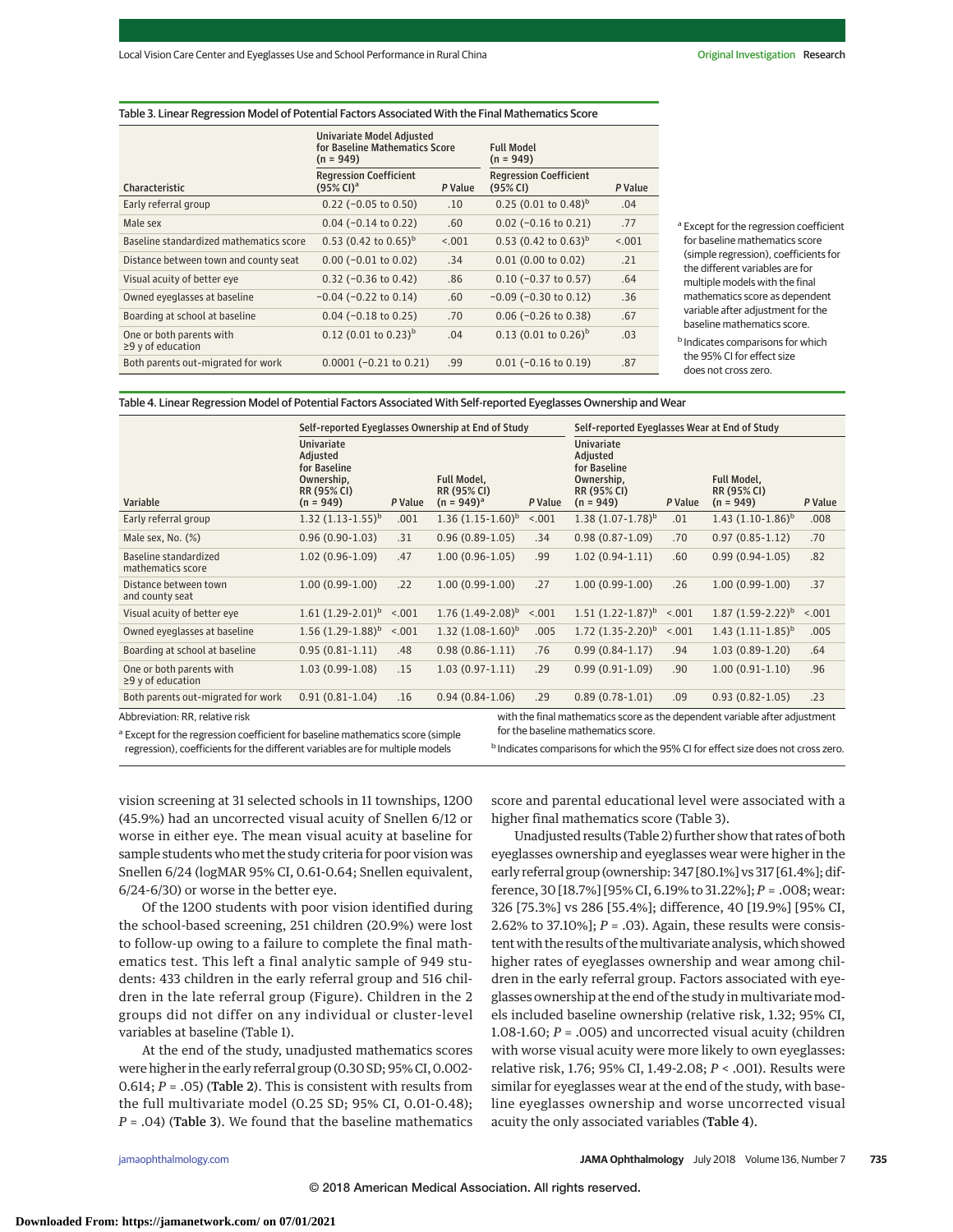# **Discussion**

# Principal Findings

Intention-to-treat analysis in this trial found a statistically significant improvement in mathematics test scores among children randomized to receive early vs late referral to a vision center after vision screening, where they received free eyeglasses if needed. The observed effect size of 0.25 SD is the equivalent of approximately half a semester of additional learning.25

Previous studies of programs providing free eyeglasses<sup>8,12,26</sup> have generally shown low resulting ownership and wear, even when educational interventions to promote eyeglasses use were included.<sup>8,27</sup> The positive results of this trial have important implications for future eyeglasses distribution programs: our results suggest that placement of a vision center in a local hospital may significantly increase service uptake and educational outcomes.

### Comparison With Other Studies

We searched PubMed on April 11, 2014, using the terms *refractive error* and *myopia*, cross-indexed with *glasses* and *spectacle*, and *vision center*, *vision care*, *distribution*, *impact*, *educational*, *academic*, and *school performance* for articles published in any language since 1970. We found no previous randomized trials designed to examine the effect of local spectacle service and delivery models on children's school performance, ownership of eyeglasses, and eyeglasseswearing behavior.

A recent review25,28 of randomized trials with educational outcomes in primary schools in the developing world listed 60 health-related trials, including 22 deworming studies, with a mean effect size of 0.013 SD, and 38 nutritional studies, with a mean effect size of 0.035 SD. The improved educational outcomes achieved through the provision of eyeglasses in this study (0.25 SD) thus compares favorably with that of other health-related interventions.<sup>25,28</sup>

### Strengths and Limitations

Strengths of this study include its randomized design, population-based sampling, successful collaboration with the local bureau of education and the local county hospital in the conduct of the study, and a policy-relevant choice of county hospital as the distribution point for eyeglasses, all of which increase confidence in the findings and their relevance to actual programs. Weaknesses must also be acknowledged: the unadjusted effect size of our main study outcome was not statistically significant, although the adjusted effect size was significant and the point estimate of 0.25 to 0.3 SD was larger than that recorded in a previous similar trial. Furthermore, all schools were drawn from a single county in rural northwest China, which limits external validity. Other weaknesses include the modest follow-up (79.1%); although children with and without follow-up differed only with regard to visual acuity (Table 1), and follow-up rates did not differ between groups. Also, one of our secondary outcome variables (spectacle wear) relied on self-reported data, which may overestimate actual behavior.<sup>8,9</sup> For ethical reasons, our study design delivered an identical service to both groups. Thismay be viewed as a weakness, but because the late group received refraction and eyeglasses late in the school year, the expected association with our principal outcome, performance on the mathematics test, would logically be reduced by the shorter period of learning without visual impairment. Finally, we did not attempt in the current article to calculate program costs or attempt any economic modeling, which may be valuable in the future.

## **Conclusions**

Despite the limitations, this test of a county hospital–based model of refractive service delivery shows that provision of free eyeglasses both improved children's academic performance and increased their use of eyeglasses. These findings suggest that vision centers may be an important model for China and other counties with a high prevalence of refractive error.

### ARTICLE INFORMATION

**Accepted for Publication:** March 4, 2018.

**Published Online:** May 10, 2018. doi[:10.1001/jamaophthalmol.2018.1329](https://jama.jamanetwork.com/article.aspx?doi=10.1001/jamaophthalmol.2018.1329&utm_campaign=articlePDF%26utm_medium=articlePDFlink%26utm_source=articlePDF%26utm_content=jamaophthalmol.2018.1329)

**Author Contributions:** Dr Ma had full access to all of the data in the study and takes responsibility for the integrity of the data and the accuracy of the data analysis.

Study concept and design: Ma, Shi, Rozelle. Acquisition, analysis, or interpretation of data: Ma, Congdon, Hogg, Medina, Boswell, Rozelle, Iyer. Drafting of the manuscript: Ma, Congdon, Rozelle. Critical revision of the manuscript for important intellectual content: Ma, Congdon, Shi, Hogg, Medina, Boswell, Rozelle, Iyer. Statistical analysis: Ma, Congdon.

Obtained funding: Shi, Rozelle. Administrative, technical, or material support: Ma, Shi, Medina, Rozelle.

Study supervision: Ma, Boswell, Rozelle, Iyer.

**Conflict of Interest Disclosures:** All authors have completed and submitted the ICMJE Form for

Disclosure of Potential Conflicts of Interest. No disclosures were reported.

**Funding/Support:** The authors received institutional support from the 111 Project (grant B16031) (Drs Shi and Ma). The eyeglasses frames used in this study were supplied free by OneSight, Luxottica-China, Brien Holden Vision Institute, and CLSA.

**Role of the Funder/Sponsor:** The funding organizations had no role in the design and conduct of the study; collection, management, analysis, and interpretation of the data; preparation, review, or approval of the manuscript; and the decision to submit the manuscript for publication.

**Additional Contributions:** Fei He, MA, and Wenting Liu, MA, of Shaanxi Normal University contributed important work to this project. Guangxin Su, BA, Haili Huang, BA, and Linxing Chen, BA, of Zhongshan Ophthalmic Center at Sun Yat-sen University provided invaluable guidance and advice. All were compensated for their work on this project.

### **REFERENCES**

**1**. World Health Organization. Sight test and glasses could dramatically improve the lives of 150 million people with poor vision. [http://www.who.int](http://www.who.int/mediacentre/news/releases/2006/pr55/en/) [/mediacentre/news/releases/2006/pr55/en/.](http://www.who.int/mediacentre/news/releases/2006/pr55/en/) Published October 11, 2006. Accessed November 4, 2017.

**2**. Maul E, Barroso S, Munoz SR, Sperduto RD, Ellwein LB. Refractive error study in children: results from La Florida, Chile. [Am J Ophthalmol](https://www.ncbi.nlm.nih.gov/pubmed/10764851). [2000;129\(4\):445-454.](https://www.ncbi.nlm.nih.gov/pubmed/10764851)

**3**. Murthy GV, Gupta SK, Ellwein LB, et al. Refractive error in children in an urban population in New Delhi. [Invest Ophthalmol Vis Sci](https://www.ncbi.nlm.nih.gov/pubmed/11867576). 2002;43 [\(3\):623-631.](https://www.ncbi.nlm.nih.gov/pubmed/11867576)

**4**. He M, Huang W, Zheng Y, Huang L, Ellwein LB. Refractive error and visual impairment in school children in rural southern China. [Ophthalmology](https://www.ncbi.nlm.nih.gov/pubmed/17123622). [2007;114\(2\):374-382.](https://www.ncbi.nlm.nih.gov/pubmed/17123622)

**5**. Resnikoff S, Pascolini D, Mariotti SP, Pokharel GP. Global magnitude of visual impairment caused by